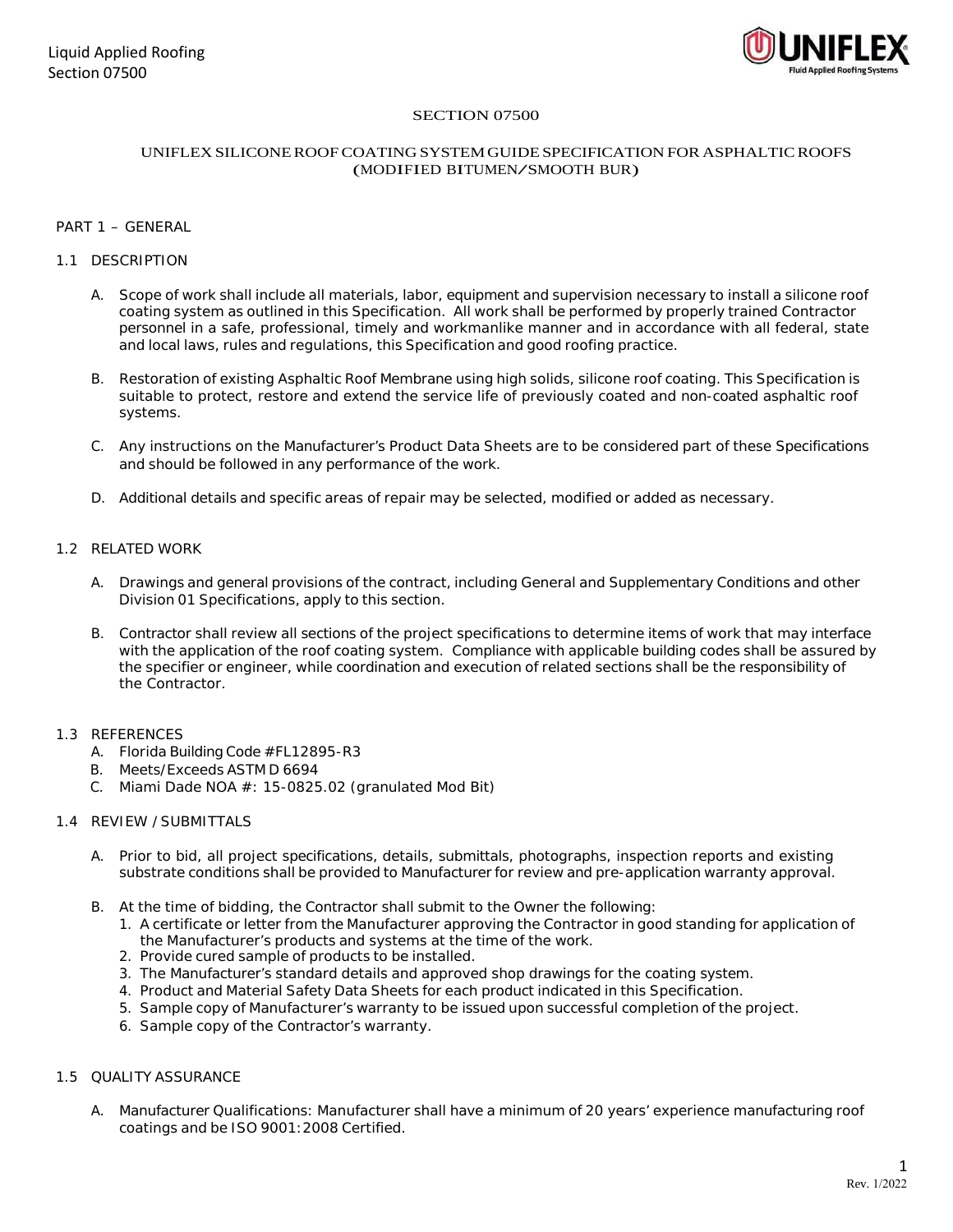

- B. Products listed herein shall be provided by a single manufacturer or approved by the primary roofing Manufacturer for compatibility.
- C. Contractor represents and warrants that it is experienced in and qualified to perform the work described herein and can provide the necessary equipment, supervision, and trained workforce capable of completing the work in a safe, prompt, diligent, professional and workmanlike manner and in accordance with all federal, state and local laws, rules and regulations, this Specification and good roofing practice.
- D. Contractor shall be thoroughly familiar with all codes, regulations and standards governing the work to be performed and shall provide written proof of all required licenses and permits prior to project commencement.
- E. Contractor shall be approved by Manufacturer for application of Manufacturer's products and systems and in good standing at the time of the work and shall coordinate with Manufacturer prior to bidding and commencement of work regarding any Manufacturer's warranty to be issued upon successful completion of the project.
- F. Contractor shall inspect the project to examine the actual job and site conditions and must be familiar with local conditions and all things required to complete the work that will have a bearing on its costs and completion.
- G. All substrates must be peel tested for adhesion strength and those results provided to Manufacturer prior to application of the coating system.
- H. Contractor is responsible for ensuring a trained foreman is onsite during the application of the coating system and any related work. A daily log of application activities and environmental conditions shall be maintained and available on-site with copies of specification, TDS, and MSDS. A copy of the activity log shall be submitted to Manufacturer upon completion of project.
- I. Contractor shall check wet film thickness during application of the coatings to ensure achievement of required coverage rates.
- J. In the event Contractor finds that performance or completion of the work will be delayed for any reason, Contractor shall notify the Owner, the Owner's Representative and Manufacturer in writing as soon as possible.
- K. There shall be no deviations made from the Specifications unless submitted in writing by the Contractor and approved in writing by the Specifier, Owner and Manufacturer.

### 1.6 PRODUCT DELIVERY, STORAGE ANDHANDLING

- A. Products shall be delivered to jobsite in Manufacturer's original unopened and undamaged containers bearing Manufacturer's original labels. Package labels must be clearly visible on pallets. Verify products are within Manufacturer's recommended shelflife.
- B. Store all products in a dry, well ventilated, weather tight location at temperatures between 50° F and 99° F. Do not store products at higher temperatures or in direct sunlight. Protect all products from freezing or other damage during transit, handling and storage. Store and handle products in a manner that will ensure there is no possibility of contamination. Keep lids tightly sealed when not in use. Do not stack pallets more than two (2) high. If these storage conditions are not possible, special consideration in storage must be taken.
- C. Do not subject existing roof to unnecessary loading of stockpiled products or other materials.
- D. Record batch numbers in daily project activity log. Submit to Manufacturer upon project completion.
- E. Store and dispose of all products and materials used on the project in accordance with all federal, state and local requirements for the proper handling and disposal of such products and materials.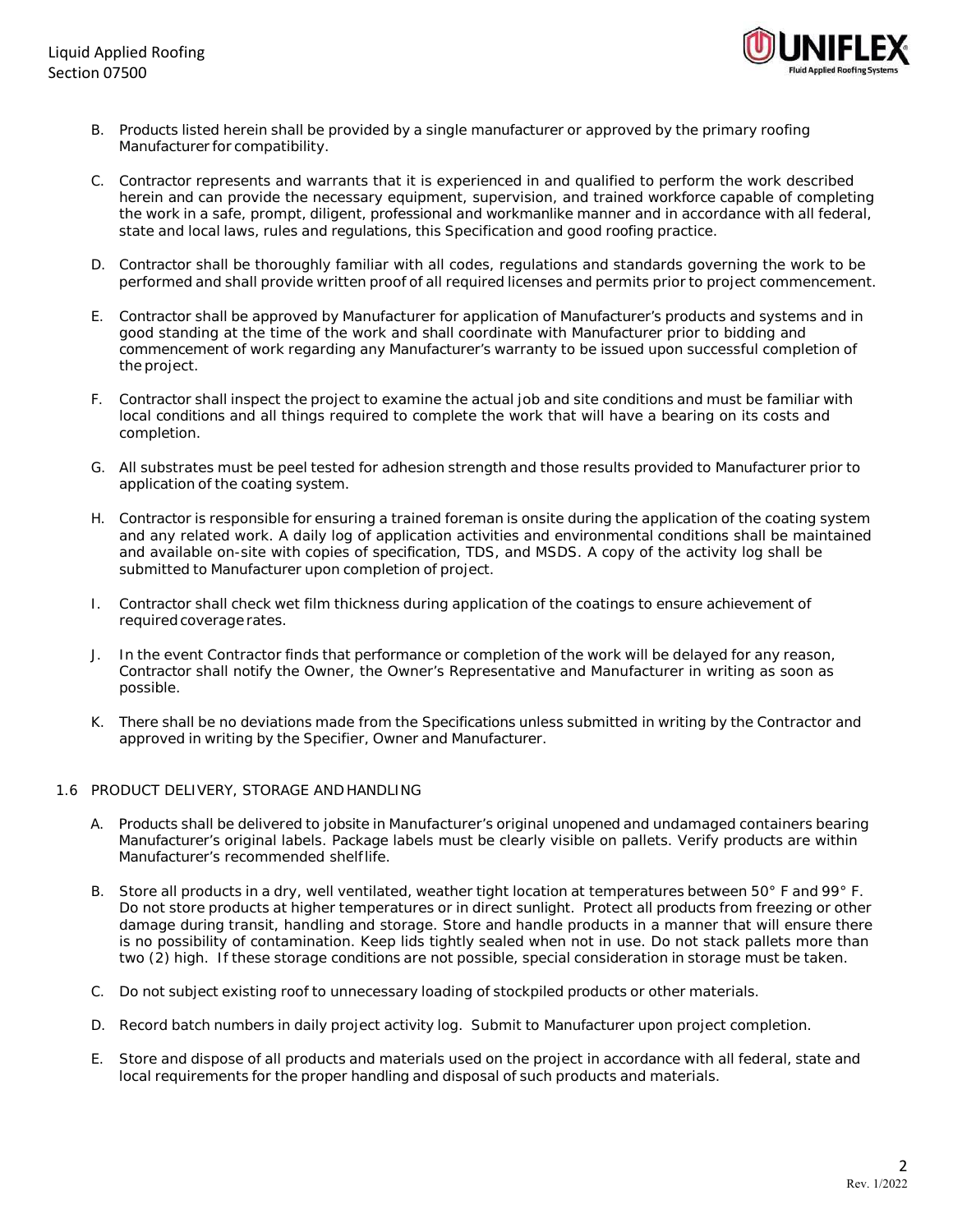

## 1.7 PROJECT CONDITIONS

- A. Condition of ExistingSubstrate
	- 1. The Owner, Owner's Representative and Contractor shall thoroughly inspect and determine the condition of the roof system and substrate to be coated, and the suitability of the roof system for the application and performance of the coating system.
	- 2. All surfaces and substrates which are to be coated must be properly prepared, clean, dry, structurally sound and free from any moisture, dirt, contaminants or any other conditions which may interfere with the application and performance of the coating system. Contractor shall approve the condition of the roof system and substrate prior to application of the roof coating system.
	- 3. Wet insulation and any deteriorated or damaged decking or other materials must be removed and replaced before application of the coating system.
	- 4. The roof coating shall have good resistance to ponding water. However, areas of prolonged ponding water may, depending on environmental conditions, require additional inspection and maintenance (including cleaning and re-coating) during the warranty period. The NRCA recommends that all roofs be designed and built to have positive drainage. Any questions or concerns about deck deflection because of ponding water conditions shall be directed to a competent and properly licensed design professional.
	- 5. If any unusual, unexpected or concealed conditions are discovered at any time prior to or during the work, the Contractor shall stop work immediately and notify the Owner, Owner's Representative and Manufacturer in writing as soon as possible.
- B. Protection and Coordination
	- 1. Owner will occupy the premises during the work. Contractor will cooperate with the Owner to allow for the continued use of the facilities during the work.
	- 2. Contractor shall take all necessary precautions when using roof coatings or other materials around air intakes and air conditioning units to avoid any disturbance, including odors, for the Owner and building occupants. All air intakes and air conditioning shall be adequately protected or closed during the course of the work on the roofing system to prohibit odor intake into the building.
	- 3. If ventilators exist on the roof, the Contractor shall determine what material is being exhausted onto the roof surface. Contractor shall contact the Manufacturer to determine if the exhaust materials will interfere with surface preparation, application, adhesion or other performance of the coating system.
	- 4. Contractor shall take all necessary measures to protect unrelated work or adjacent areas from overspray and spillage.
	- 5. Contractor shall coordinate scheduling with the Owner to relocate or protect vehicles, building occupants, building contents and unrelated work from damage.
	- 6. Site clean-up during and after completion of the work shall be completed to Owner's reasonable satisfaction.

## 1.8 WEATHER AND SURFACETEMPERATURE

- A. Contractor shall proceed with roofing work only when the existing and forecasted weather conditions and surface temperatures will permit work to be performed in accordance with Manufacturer's recommendations and good roofing practice, including:
	- 1. Ambient air temperature must be 40°F and rising, but not above 120°F during the entire application and curing process.
	- 2. Surface temperatures must be between 40°F and 150°F during application. If surface temperatures exceed 150°F during application, wait for roof to cool.
	- 3. Never apply coating to a wet or damp surface. Roof surface must be free from any moisture with no precipitation in the forecast until coating is dry. Do not apply coating if weather does not permit 4-6 hours of dry time prior to precipitation. Low humidity, low temperatures, cloud cover and calm air will slow the dry time.
	- 4. Extra precaution is needed when applying material in windy conditions. Never spray material when excessive wind conditions exist. Contractor should monitor wind condition to prevent over-spray. If winds become excessive, spraying should stop.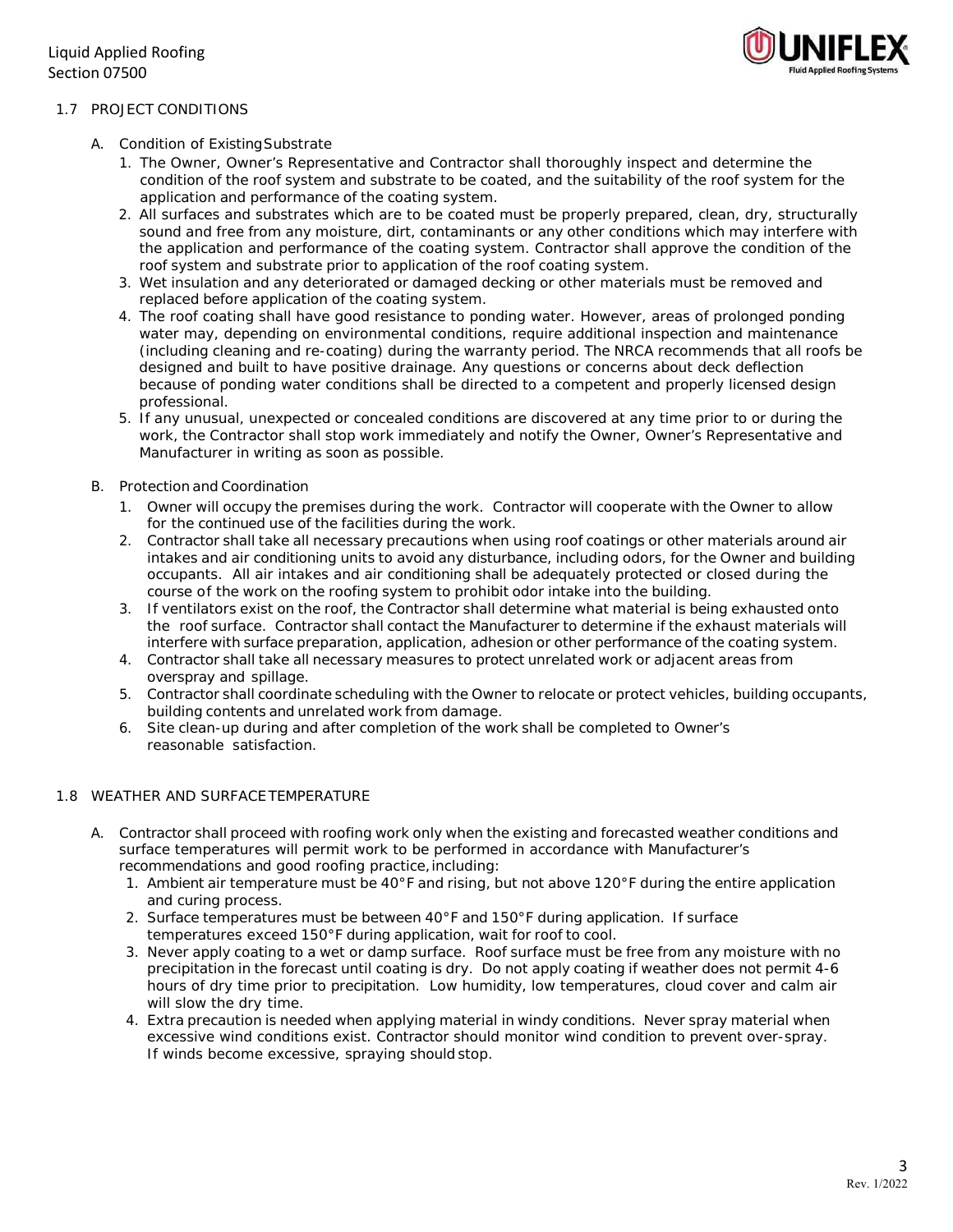

### 1.9 PRE-APPLICATION CONFERENCE

- A. Prior to scheduled commencement of the coating application and any related work, Contractor shall conduct a meeting on the roof with the Architect, Owner, Manufacturer and any other persons directly involved with the performance of the work. The Contractor shall record conference discussions to include decisions, agreements, and open issues and furnish copies of recorded discussions to each attending party. The primary purpose of the meeting is to review methods and procedures related to the roofing work and any special Owner requirements.
- B. All parties shall view representative areas of the roofing substrate and discuss conditions of the substrate, penetrations and any other work to be completed prior to application of the coating system.
- C. Review roofing system requirements, specifications, detail drawings, Contract Documents and required submittals, both completed and in progress.
- D. Review and finalize the construction schedule related to roofing work, and verify availability of materials, Contractor's personnel, equipment and facilities needed to consistently make progress and avoid delays.
- E. Review results from Contractor's inspections, adhesion and non-destructive testing.
- F. Review forecasted weather conditions expected. Establish procedures for coping with unfavorable conditions, including the possibility of temporary roofing work.

#### 1.10 WARRANTY

- A. Project warranties beyond those found on Product Data Sheets require Manufacturer approval prior to job commencement. Any warranties for the project must be submitted and accepted by the Owner at the time of contract award. Please contact Manufacturer for any requirements and associated costs or fees which may be associated with warranty issuance. Recommendations and requirements are subject to change from project to project based on existing conditions.
- B. Manufacturer may issue to the Building Owner either (a) Material Only Warranty or (b) Labor and Material Warranty, as may be agreed to at time of contract award. Any warranties issued shall be for the coating application only and shall not provide coverage for the existing roofing system, including the substrate or structural deck. Any presence by Manufacturer personnel on the project does not provide any additional coverage beyond that stated in the applicable warranty.
- C. The Contractor may provide the Owner with a workmanship warranty as may be agreed to by the Contractor at time of contractaward.

### 1.11 REGULATORY ANDSAFETY

- A. Contractor will perform all work in a safe, professional, timely and workmanlike manner and in accordance with all federal, state and local laws, rules and regulations related to the work to be performed hereunder, the Specifications and goodroofing practice.
- B. Contractor shall be thoroughly familiar with all codes, regulations and standards governing the work to be performed and shall provide written proof of all required licenses and permits prior to project commencement.
- C. Contractor shall establish and enforce a safety program for its work and employees which meets or exceeds all federal, state and local laws, rules and regulations, including proper fall protection and all other applicable requirements of the Occupational Safety and Health Act of 1970 (OSHA), and all other requirements which may be necessary for the safety of its employees, Owner and the public.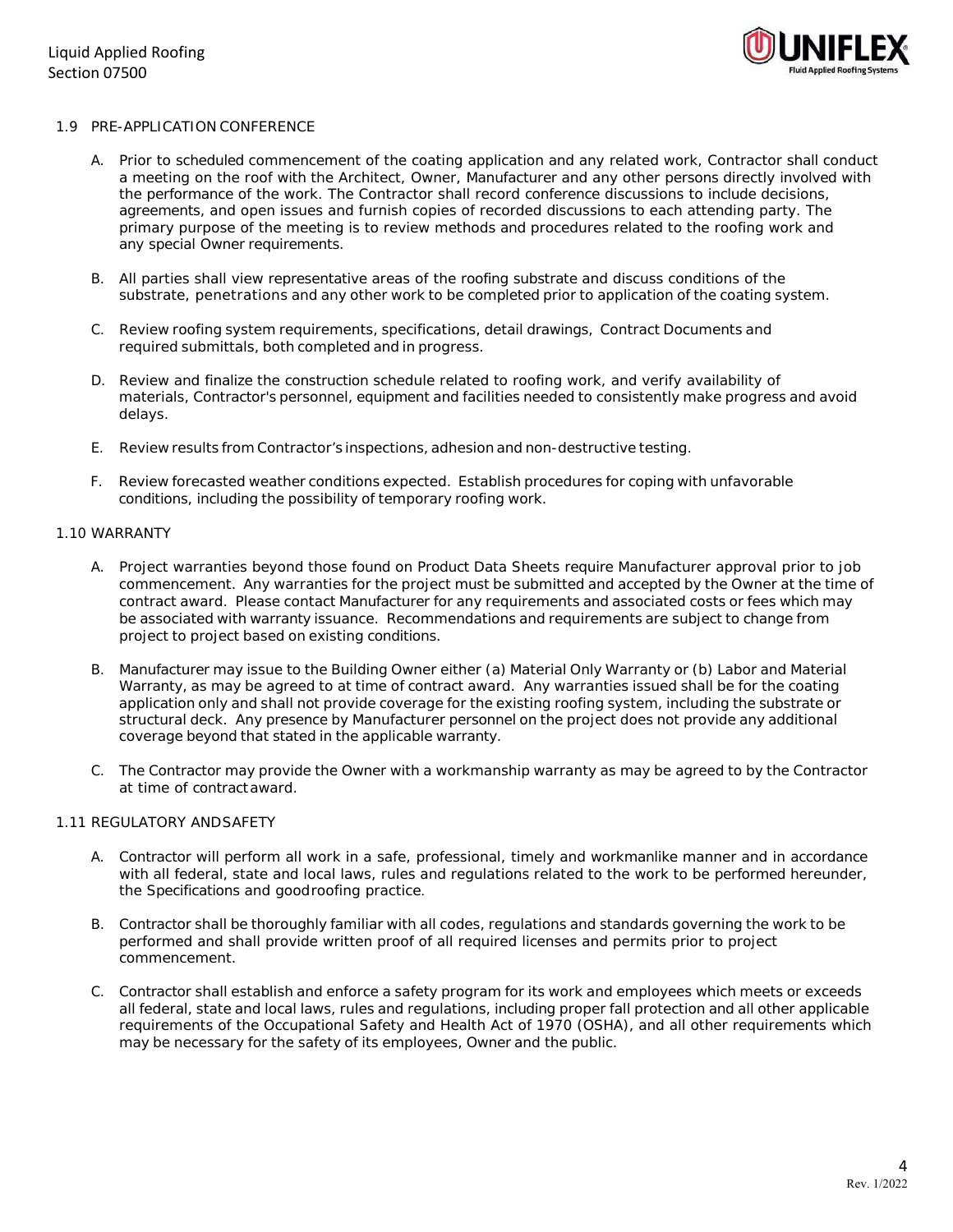

## PART 2 – PRODUCTS

### 2.1 GENERAL

A. Products other than those described in Part 2 may be submitted for review and acceptance by Manufacturer. Manufacturer's review shall be for compatibility purposes only with Manufacturer's products. The specifications and application instructions for products not supplied by Manufacturer must be reviewed by the Owner and/or Owner's Representative for final approval and use on the project. Manufacturer will not provide any warranty coverage for products other than those supplied by the specified Manufacturer.

### 2.2 ACCEPTABLE MANUFACTURERS

- A. Uniflex Fluid Applied Roofing Systems, 101 W. Prospect Avenue, Cleveland, Ohio 44115
- B. Contact the Uniflex Technical Department at *[uniflex.technical@sherwin.com](mailto:uniflex.technical@sherwin.com)* with any questions and for a complete list of approved products.

### 2.3 COMPONENTS

- A. Silicone RoofCoating:
	- 1. Uniflex® 44-300 WHITE SILICONE
	- 2. Uniflex® 44-320 GRAY SILICONE (Optional)
- B. Sealants:
	- 1. Uniflex Silicone Rubberized Roof and Flashing Sealant 44-900 White
	- 2. Uniflex® OneFlash Sealant 51-920 Gray
- C. Additional Materials:
	- 1.Uniflex® Polyester Fabric for flashing reinforcement 20-3850, 20-385A, B, C
	- 2.RoofBrushes:
		- a. 4" Hand Held Roof Brush(20-504)
		- b. 10" Roof Brush Head(20-510)
		- c. 60" roof brush handle treaded (50-560)
	- 3. Walkways: (optional)
		- #11 C93 granules or like granules (.84 to 2.0 minimum size)

## PART 3 – EXECUTION

## 3.1 INSPECTION AND TESTING

- A. All roof system areas shall be inspected for moisture in accordance within the guidelines of the Standard Practices for Moisture Surveying of Roofing and Waterproofing Systems by a person qualified and certified to provide proper interpretation of non-destructive moisture Survey data, requires knowledge of infrared theory, moisture migration, heat transfer, environmental effects, and roof construction as they apply to roof moisture analysis.
	- 1. Provide Moisture Survey analysis reports in accordance with the following industry standards, C1153, ASTM D7954, D7954M, – 15A and TAS 126-95 guidelines
	- 2. All *gravel surfaced* BUR roofs require a mandatory Moisture Survey Analysis report to be submitted if a material and labor warranty is being requested.
	- 3. Evidence of Approved and Calibrated Moisture detection equip must be provided upon request by Uniflex.
	- 4. FLIR Level III certification is required for all Infrared Thermography and submittals must be provided upon request by Uniflex.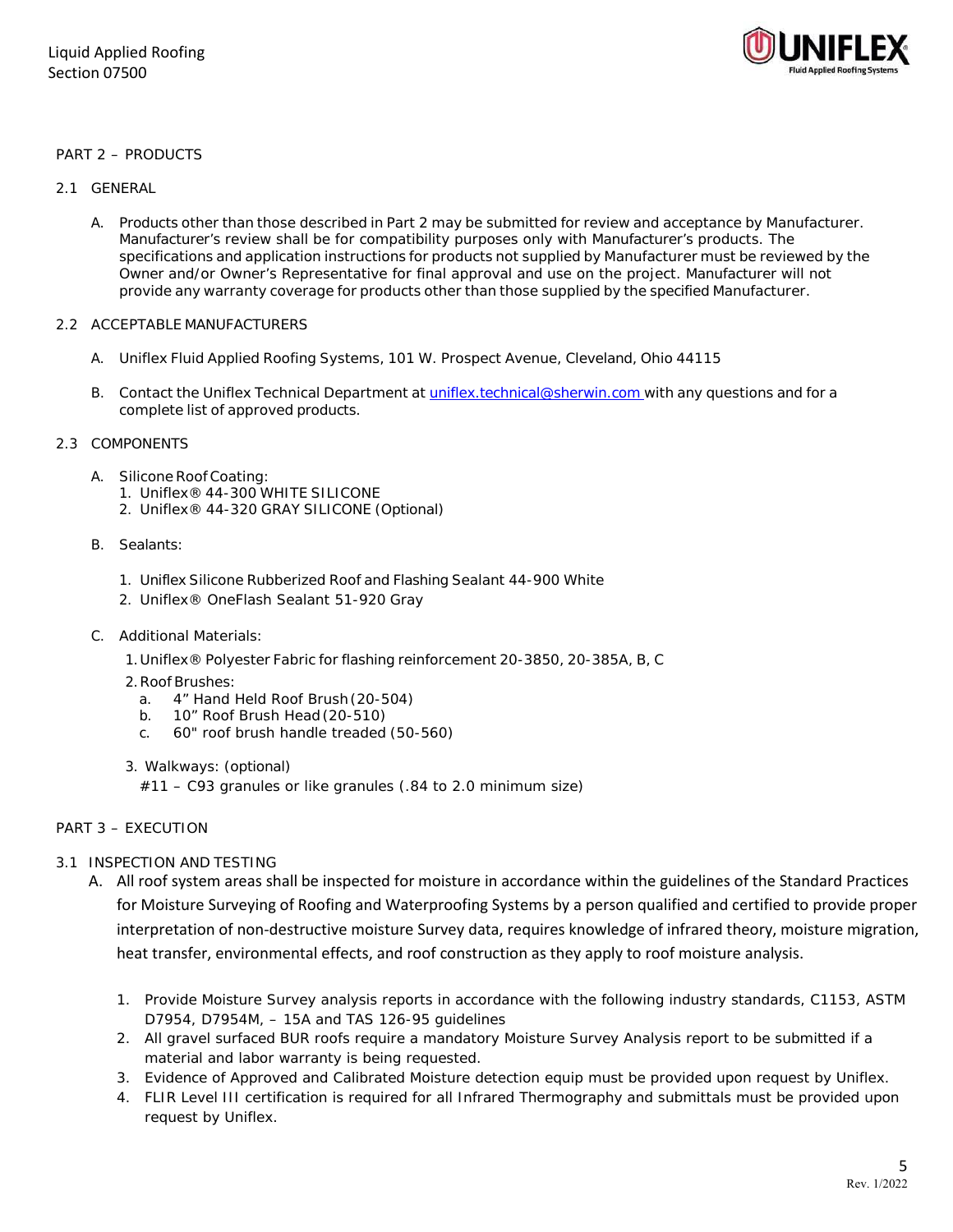

- 5. All field data collected from non-destructive moisture testing is relative and must be quantified by core cuts. Additional core cut requirements may be requested by manufacturer.
- 6. Some Moisture Survey practices are not appropriate for all combinations of materials used in roofing and waterproofing systems.
- 7. Refer to the **Uniflex Technical Memo - RE: Moisture Survey Requirements**
- B. Based on inspection and testing, a roof plan shall be made to show all areas of water intrusion, ponding water, wet insulation, and any deteriorated or damaged decking or other materials.
- C. Contractor shall verify a minimum roof slope of 1/4 inch per foot and that all roof drains are clean and in good working order.
- D. Prior to application of the coating system, Contractor shall perform adhesion testing over substrates including previously coated and non-coated roof membranes. Contractor shall follow industry approved method for field adhesion test methods. The minimum test patch size shall be one square foot. Contractor shall allow roof coating to cure for a minimum of 72 hours prior to conducting peel test. Coating adhesion Liquid Applied Roofing Section 07500 6 Rev. 1/2018 must achieve a minimum of two (2) pounds per lineal inch. Results of less than two (2) pounds per lineal inch shall be reported to Manufacturer and retested using primer. Contractor shall perform adhesion testing in areas of existing roofing membrane indicating worn substrates, any change in substrate, areas that show evidence of ponding water conditions or previously coated areas. All adhesion test results shall be recorded and submitted to Manufacturer for additional evaluation.

## **Adhesion Test:**

- 1. An adhesion test must be completed over all substrates including previously coated and Non-coated roofs prior to installation of roof coating.
- 2. Contact Roof Coating Manufacturer for required warranty compliance procedures.
- 3. Adhesion tests on previously coated substrates are required for all areas including, but are not limited to the following:
	- a) Field of existing metal roofing:
	- 1. Minimum number of tests: Two (2) per 10,000 sq. ft.
	- 2. Areas of existing metal roofing indicating worn substrates require additional testing.
	- b) Any change in existing metal roofing substrate
	- c) Existing metal roofing installed in varying phases
	- d) Shaded areas
	- e) Areas indicating ponding water
	- f) Previously coated areas
- 4. Where adhesion is less than desired, contact Roof Coating Manufacturer's for additional guidance.
- E. If any unusual, unexpected or concealed conditions are discovered at any time prior to or during the work, the Contractor shall stop work immediately and notify the Owner, Owner's Representative and Manufacturer in writing as soon as possible.

## 3.2 PREPARATION

A. After inspection and testing, the Contractor shall make all necessary repairs to the roofing system. Contractor shall not proceed with application of the coating system until all repairs have been made and any unsatisfactory conditions have been corrected, including any repairs which may be recommended by the Manufacturer or any design professional. Preparation of the roof substrate is the responsibility of the Contractor.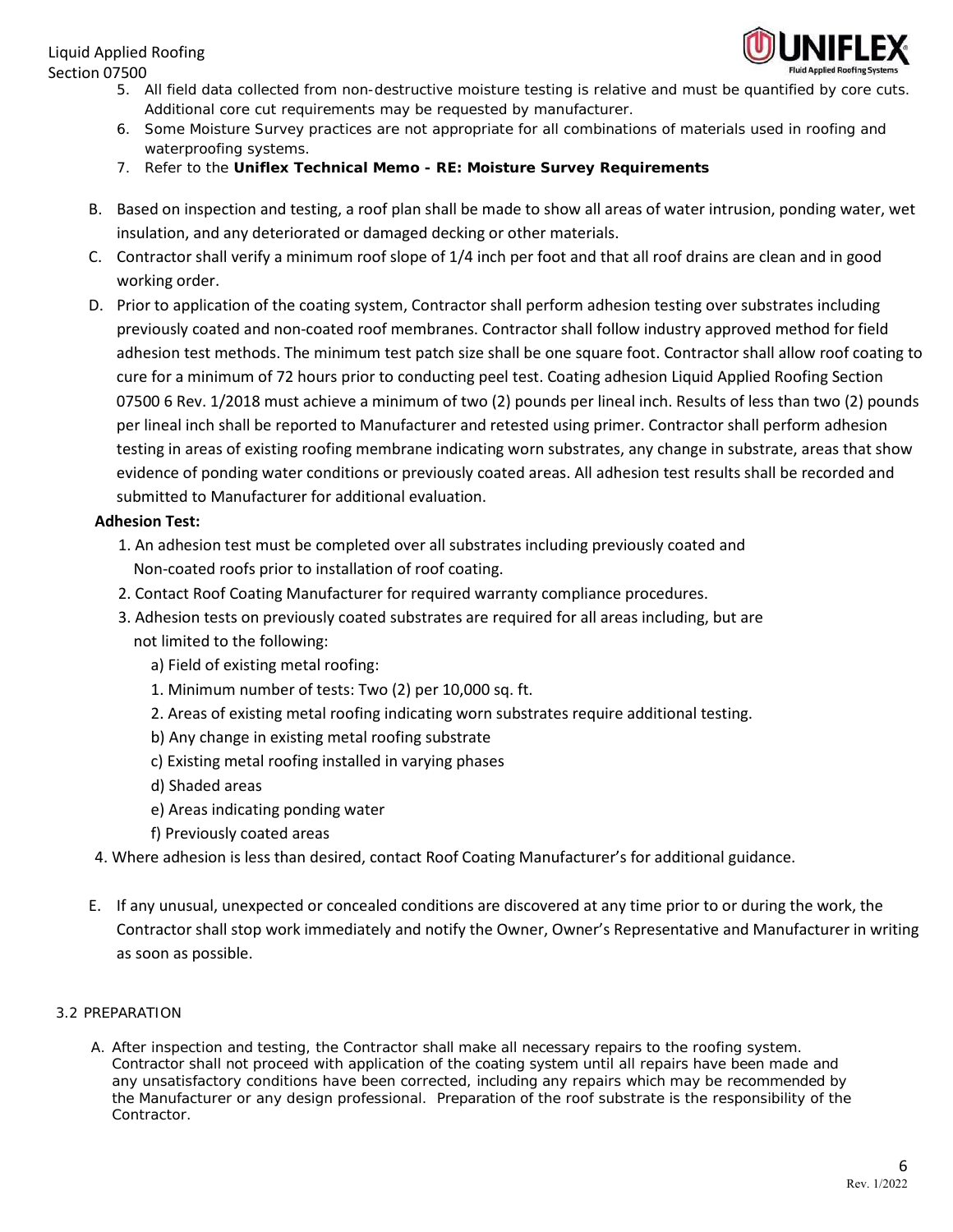

- B. Contractor shall remove and replace any wet insulation and deteriorated or damaged decking or other materials with like kind or better-quality materials.
- C. Prior to power washing, Contractor shall repair all splits, open seams, tears, cuts and blisters in the membrane and flashings, and any other conditions affecting the water tightness of the roof. The membrane must be made sound and watertight. All repairs shall be made in accordance with NRCA guidelines and good roofing practice. Upon written request, Manufacturer can provide additional repair details.
- D. Any mechanical equipment and roof penetrations including stacks, vents and pipes must be securely installed, properly sealed and made completely watertight, and any abandoned pipes and vent stacks shall be removed, and holes filled in and roofed w i t h like decking, insulation and membrane, all in accordance with NRCA guidelines and good roofing practice. Upon written request, Manufacturer can provide additional repair details.
- E. All roof curbs and parapet walls shall be properly sealed and waterproofed in accordance with NRCA guidelines and good roofing practice. Upon written request, Manufacturer can provide additional repair details.
- F. Pitch Pans

Remove one (1) inch of existing pitch pan material, fill and trowel to create a slight slope with Uniflex 58-360 Pitch Pan Roofing Sealant.

- G. Contractor shall secure and seal all loose metal in accordance with NRCA guidelines and good roofing practice. Upon written request, Manufacturer can provide additional repair details.
- H. All skylights must be sealed and made watertight in accordance with NRCA guidelines and good roofing practice. Upon written request, Manufacturer can provide additional repair details.
- I. Field Seams: (Not required forBUR) Install one (1) layer of roof coating 24 wet mils thick extending two (2) inches on each side of existing roof membrane seam. Back roll coating diagonally across seam to provide a continuous water tight seal at the seam.
- J. Stacks and other penetrations
	- 1. Uniflex 44-900 or 51-920 Sealant: Using a stiff bristled brush or sealant knife apply sealant at onesixteenth (1/16) inch thick (60 wet mils) extending three (3) inches on horizontal and three (3) inches up vertical surface ensuring a smooth and continuous watertight finish.
	- 2. Inspect all sealants at counter flashings and replace as needed.
- K. Curb and Wall seams and other terminationpoints
	- a. Uniflex 44-900 or 51-920 Sealant: Using a stiff bristled brush or sealant knife apply sealant at onesixteenth (1/16) inch thick (60 wet mils) install (1) layer of Uniflex roof sealant extending two (2) inches on each side of existing roof membrane seam ensuring a smooth and continuous watertight finish.
	- b. Inspect all sealants at counter flashings and replace as needed.
- L. Wood Blocking:

Contractor shall inspect and replace any deteriorated or damaged wood blocking or sleepers in accordance with NRCA guidelines and good roofing practice. Upon written request, Manufacturer can provide additional repair details.

M. Expansion Joint and Control Joints:

Usecurbflashingrepairmethodsonthejoint curbsonly.Donot coat expansionor controljoints withcurb flashing materials. If existing expansion joint materials are repairable use materials and methods recommended by the original manufacturer of the joint. Replace the joint if deteriorated with a new expansion joint system, which will counter flash the UNIFLEX base flashing. Please contact manufacturer for full details and requirements for warranted jobs. Recommendations and requirements are subject to change.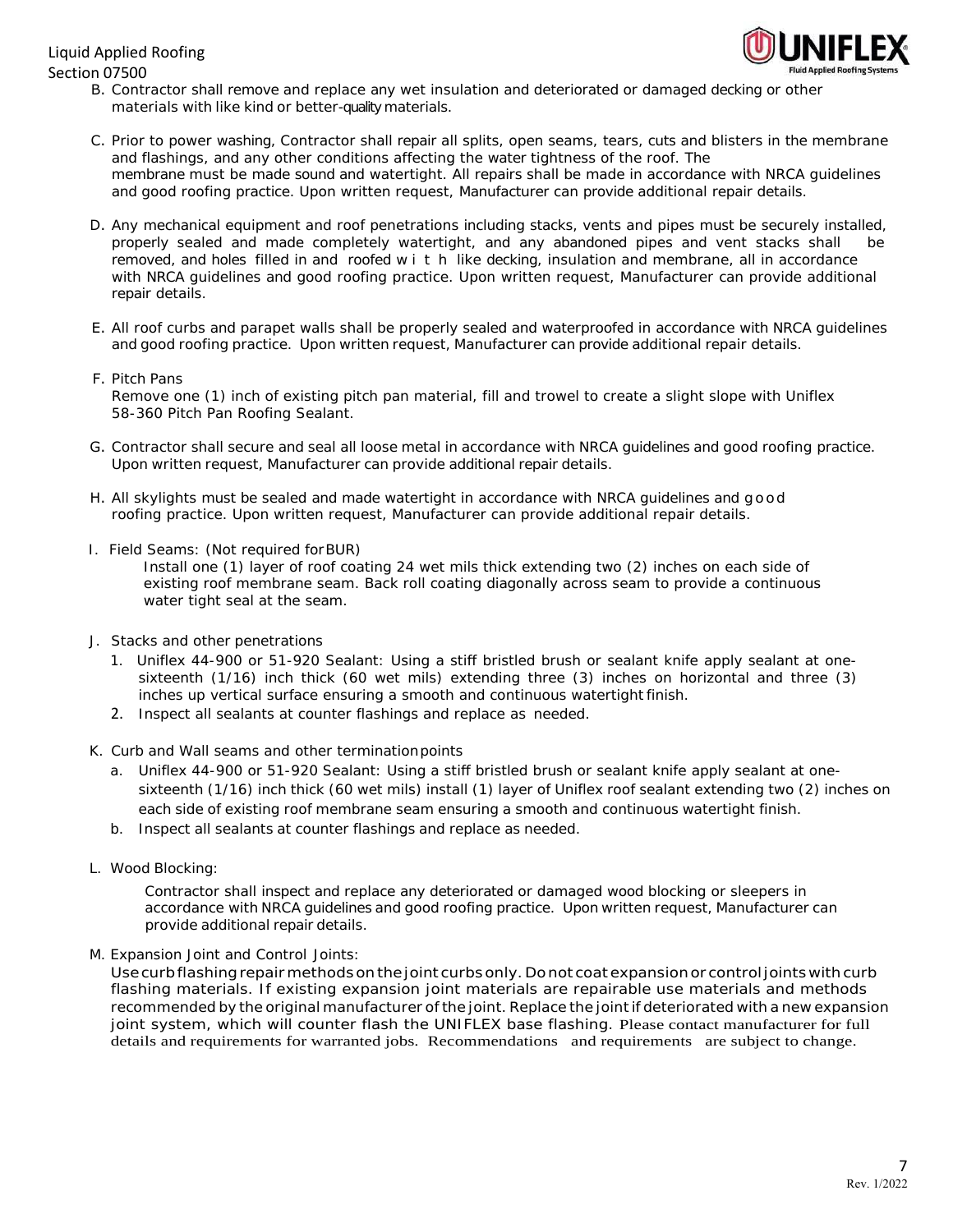

## N. Surface Cleaning

- 1. Contractor shall first remove any dirt or debris from the roof by using a broom or air broomer.
- 2. After brooming and prior to power washing, Contractor shall re-inspect the roof surface and flashings for any splits, open seams, tears, cuts and blisters in membrane and any other conditions affecting the water tightness of the roof. The membrane shall be repaired so water is not injected into the membrane during the cleaning process.
- 3. The roof shall be power washed using a power washer with greater than 2,000psi. The Contractor shall take caution not to inject water into the roofing substrate.
	- NOTE: Bond-it Wash Primer must be used when cleaning EPDM membranes.
- 4. Any areas of algae, mildew or fungus on the roof membrane or the existing coating shall be treated with a tri-sodium phosphate (TSP) or equivalent non-filming detergent and water solution.
- 5. Clear water rinse until all cleaning residue is removed.
- 6. After cleaning and rinsing the roof, Contractor should ensure that no dirt, debris or contaminants are present that may interfere with proper adhesion of the coating system.
- 7. Contractor shall allow 24-48 hours for complete drying before application of the coating system.
- 8. All substrates must be dry and in accordance with Roof Coating Manufacturer's published literature prior to installation of roof coating. It is the responsibility of the building owner or their representative to ensure substrate is dry and in acceptable condition for the application of a roof coating.

## 3.3 WEATHER CONDITIONS & TEMPERATURE REQUIREMENTS

A. Contractor shall proceed with roofing work only when the existing and forecasted weather conditions and surface temperatures will permit work to be performed in accordance with Manufacturer's

recommendations and good roofing practice, including:

- 1. Ambient air temperature must be 40°F and rising, but not above 120°F during the entire application and curing process.
- 2. Surface temperatures must be between 40°F and 150°F during application. If surface temperatures exceed 150°F during application, wait for roof to cool.
- 3. Never apply coating to a wet or damp surface. Roof surface must be free from any moisture with no precipitation in the forecast until coating is dry. Do not apply coating if weather does not permit 4-6 hours of dry time prior to precipitation. Low humidity, low temperatures, cloud cover and calm air will slow the dry time.
- 4. Extra precaution is needed when applying material in windy conditions. Never spray material when excessive wind conditions exist. Contractor should monitor wind condition to prevent over-spray. If winds become excessive, spraying should stop.

### 3.4 COATING SYSTEM APPLICATION

A. General:

Surface preparation is critical prior to application of the coating system. Contractor shall ensure that all surfaces and substrates which are to be coated have been properly prepared and are clean, dry, structurally sound and free from any moisture, dirt, contaminants or any other conditions which may interfere with the application and performance of the coating system.

- B. Protection and Start-Up Procedures:
	- 1. Contractor shall only apply coating when the existing or forecasted weather conditions and surface temperatures will permit work to be performed as described in Section 1.8.
	- 2. Owner shall be notified of start times so that fresh air intakes may be closed, sealed off or adequately protected and HVAC units shut down.
	- 3. If Contractor is spray applying the coating system, Contractor shall post notices a minimum of 48 hours around building and parking lots prior to any spraying.
	- 4. Contractor shall protect unrelated work and adjacent surfaces from overspray or spillage by using masking tape, plastic/paper sheets, stretch wrap, tarps or plywood, or some other material.
	- 5. Contractor shall remove drain screens and seal the drainpipe to prevent plugging of drain during the coating operation and shall unplug drains and reinstall screens after spray operation has been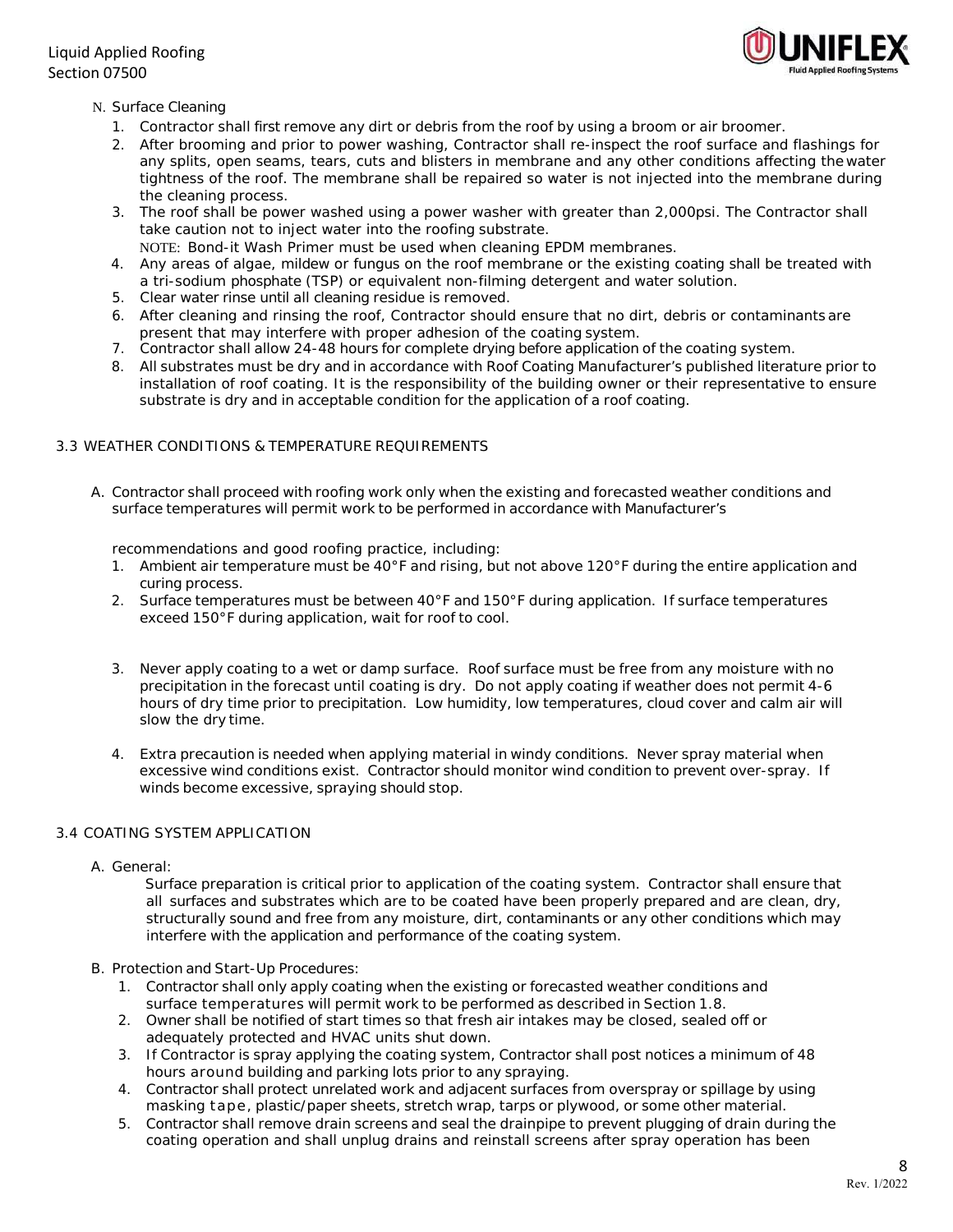

completed.

- 6. Contractor shall follow all of Manufacturer's mixing instructions for the products prior to application.
- C. ApplicationMethods:
	- 1. Roller: For best results when using a roller, pour coating onto substrate and then spread using squeegee. Back roll using a ¾" roller. Uniflex roof brushes should be used when embeddingfabric.
	- 2. Spray: Airless spray equipment with a recommended minimum air pressure of 5,000 psi at the tip and a tip size of .031 - .035 (e.g. .635 tip) is recommended for best results.
	- 3. Contractor shall frequently verify correct mil thickness by the use of a standard wet mil gauge during application of the coating.
	- 4. During application of the coating, Contractor will look for and correct any pinholes, blisters or conditions which may affect the performance of the roof coating.
	- D. Application of Roof Coating:

May be applied in one or multiple coats as conditions require- Preferred application spray applied-Roller application may require multiple coats on 15-20-year system applications.

- 1. Smooth BUR/Smooth Modified
	- a. Ten (10) year UNIGUARD Warranty:

Apply one (1) layer of primary roof coating at one and a half (1.5) gallons per square [Twenty-four (24) wet mils; Twenty-two (22) mils DFT].

b. Fifteen (15) year UNIGUARD Warranty:

Apply one (1) layer of primary roof coating at two (2) gallons per square [Thirty-two (32) wet mils; Thirty (30) mils DFT].

c. Twenty (20) year UNIGUARD Warranty:

Apply one (1) layer of primary roof coating at two and a half (2.5) gallons per square [Forty (40) wet mils; Thirty-seven (37) mils DFT].

- 2. Granular Modified
	- a. Ten (10) year UNIGUARD Warranty:

Apply one (1) layer of primary roof coating at two (2) gallons persquare [Thirty-two (32) wet mils; Thirty (30) mils DFT].

b. Fifteen (15) year UNIGUARD Warranty:

Apply one (1) layer of primary roof coating at two and a half (2.5) gallons per square [Forty (40) wet mils; Thirty-seven (37) mils DFT].

c. Twenty (20) year UNIGUARD Warranty:

Apply one (1) layer of primary roof coating at three (3) gallons per square [Forty-eight (48) wet mils; Forty-four (44) mils DFT].

- E. Walkways: (optional)
	- 1. Prior to walkway surfacing allow for roof to cure for a minimum of 24hrs.
	- 2. Apply additional roof coating in a contrasting color at traffic areas.
	- 3. Apply additional roof coating at a minimum of one (1) gallon per square; Sixteen (16) wet mils.
	- 4. Apply #11 C93 granules or like granules (.84 to 2.0 minimum in size) roof granules uniformly into wet roof coating at a rate of 25 pounds per 100 square feet. (Note: if larger granules are required, contact Uniflex Technical Department)
	- 5. Allow roof coating to dry.
	- 6. Remove loose particles to avoid clogging drains.
- F. Traffic areas:

Cured silicone can be slippery. Limit pedestrian traffic to designated walkways.

G. Repairs: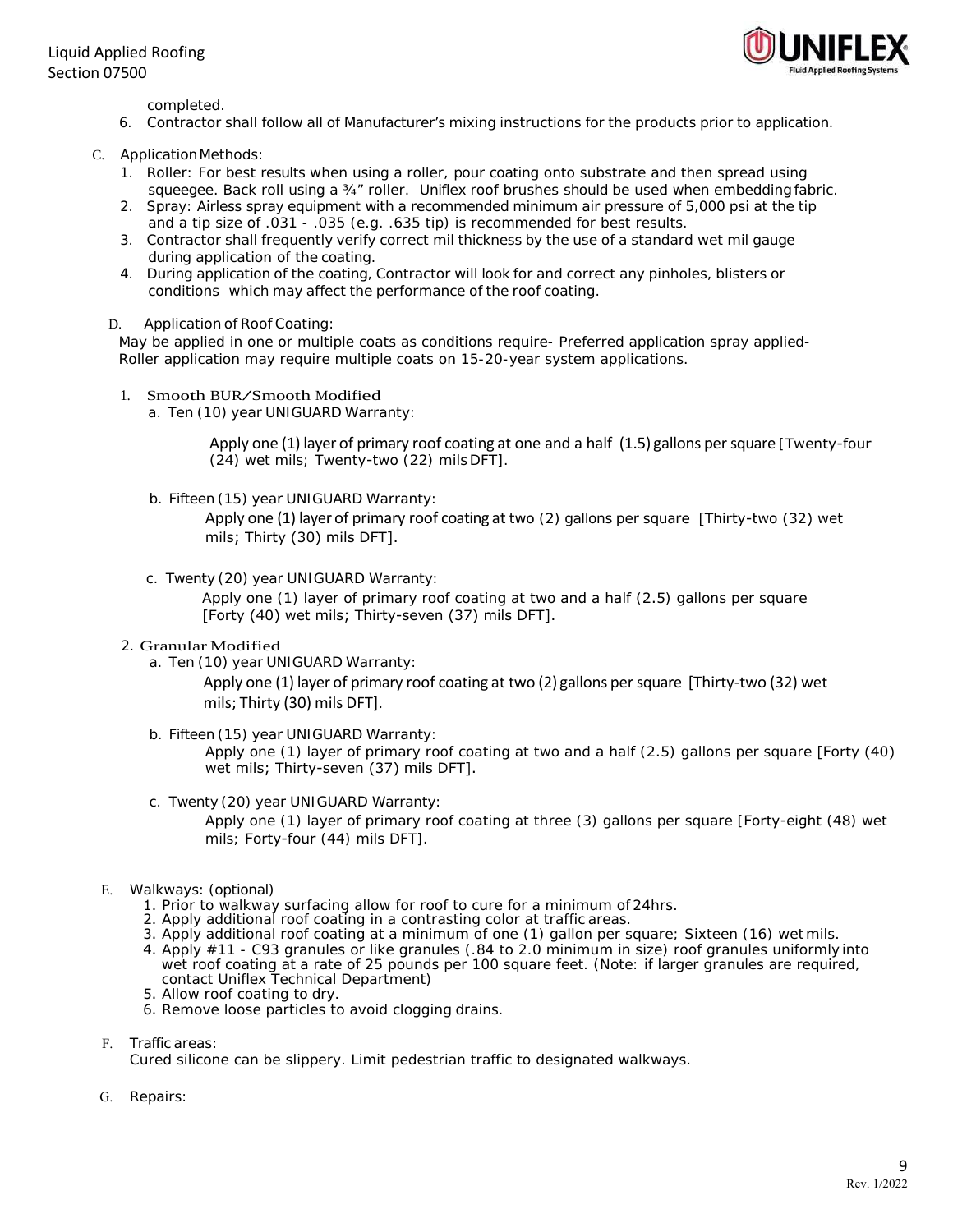

In the event that the coating is damaged or punctured, repairs are to be performed as follows: Install one (1) coat of Uniflex44 Silicone roof coating at (as required to meet spec requirements) extending four (4) inches on each side of repair area.

### 3.5 FIELD QUALITY CONTROL

- A. Limit traffic on coated surfaces for a minimum of two (2) days.
- B. Contractor shall take photographs of representative roof areas, including detail work, before work commences, after the surface has been properly prepared, after all flashing and detail work has been performed, and after application of the coating system. Photographs shall be included in final warranty request.
- C. Final Observation andVerification:
	- 1. Contractor shall contact Uniflex for warranty issuance requirements and to schedule the final inspection.
	- 2. Prior to demobilization from the site, a final inspection of the roof coating system shall be carried out by the Owner's Representative, Contractor, and Uniflex Field Technical Representative. Inspection by Uniflex is required for issuance of the final project warranty. Any inspection by Uniflex is for Uniflex warranty purposes only and shall not constitute acceptance of or responsibility for any improper workmanship by Contractor.
	- 3. Any defects and non-compliance with the Specifications, Product Data Sheets or recommendations of Uniflex shall be itemized in a punch list. These items must be corrected by the Contractor to the satisfaction of the Owner and Uniflex prior to demobilization. Failure to satisfactorily complete punch list items will result in non-issuance of the project warranty.
	- 4. Any areas of insufficient coating thickness will require recoating by Contractor.
	- 5. The roof coating system must be fully adhered to the roof substrate. Any voids left under the system must be corrected.
	- 6. All work for Uniflex warranty must be completed using Uniflex materials. Material invoices must be submitted to Uniflex to verify products installed.
	- 7. To maintain warranty eligibility and coverage, Owner must follow all inspection and maintenance requirements described in the Uniflex Owner's Packet.

## 3.6 JOB SITE CLEANUP

- A. Remove masking and protection.
- B. Notify Owner project is complete, so HVAC vents can be opened and units restarted.
- C. Remove all roofing related trash and debris from jobsite and dispose of all such materials in accordance with all federal, state and local requirements for the proper handling and disposal of such materials.

Uniflex does not practice or provide any architecture or engineering services. If an Owner has a need for architectural or engineering services in relation to the project, the Owner should obtain the services of a competent and properly licensed architect orstructural engineer. Neither Uniflex norits employees offer any opinion or make any representation or warranty, and expressly disclaims any opinion, representation or warranty, on the strength or soundness of the structure, including the roof deck. Any inspections of the roofing system by Uniflex or its employees are for suitability of the substrate for roof coating application and for warranty issuance purposes only.

### END OF SECTION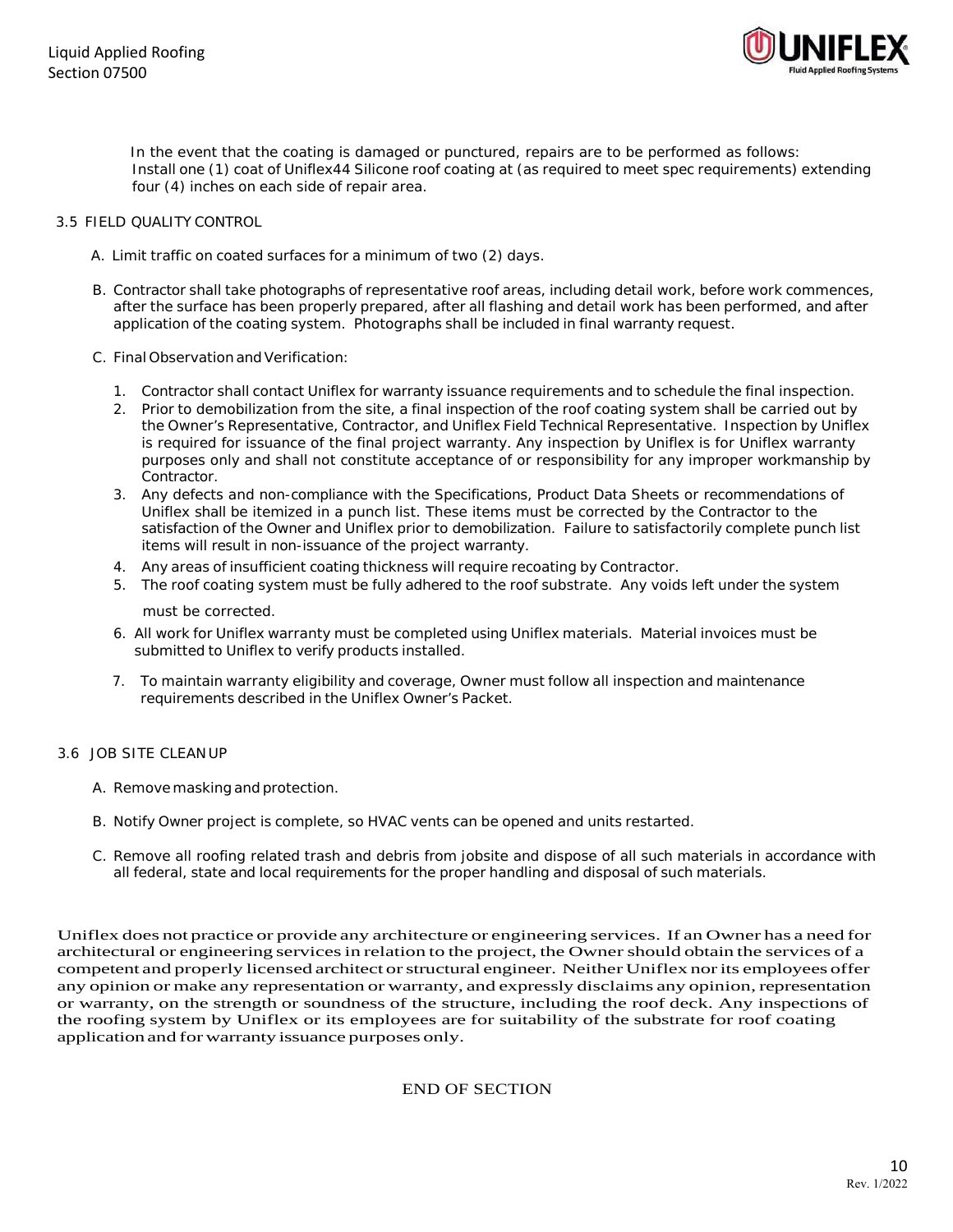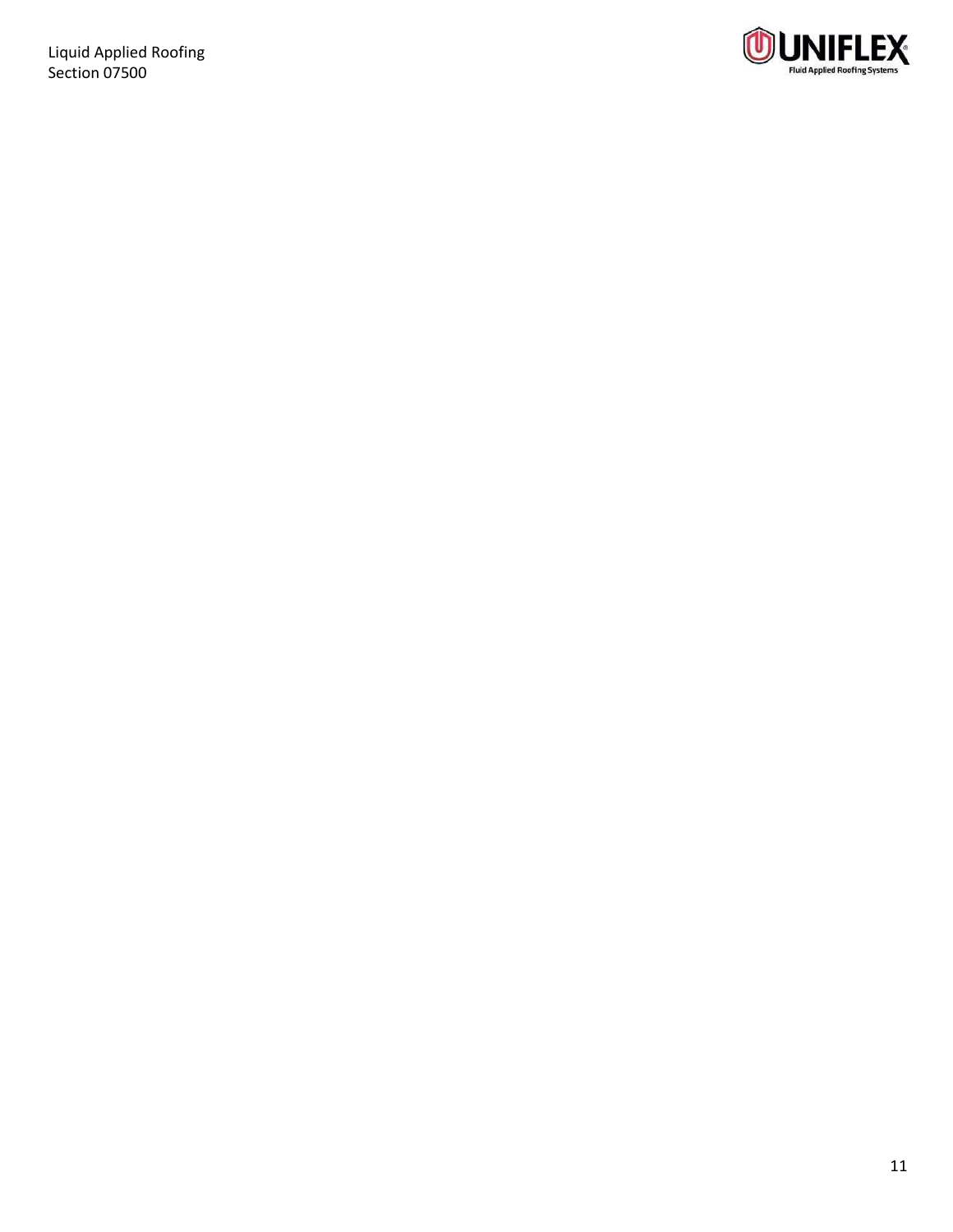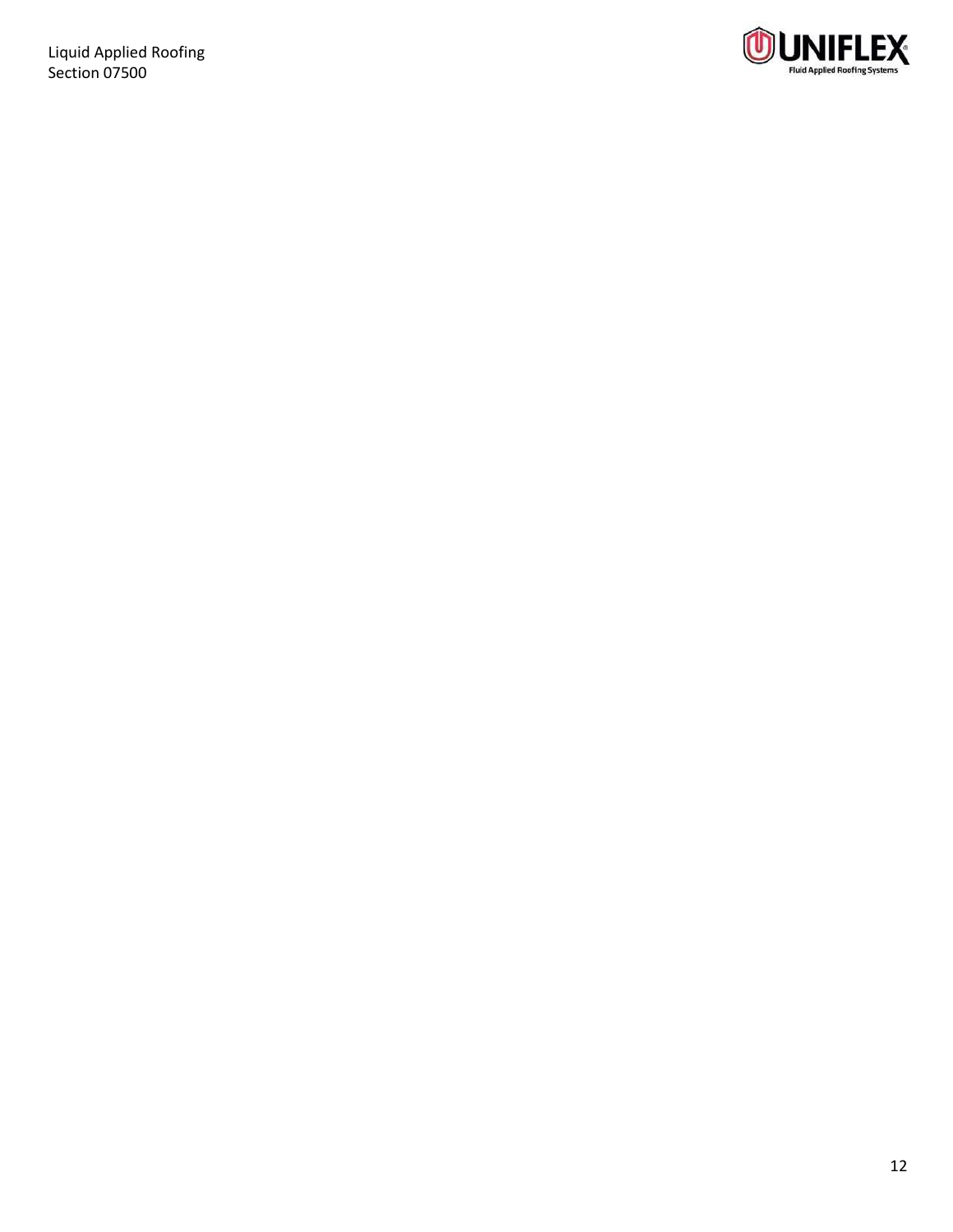